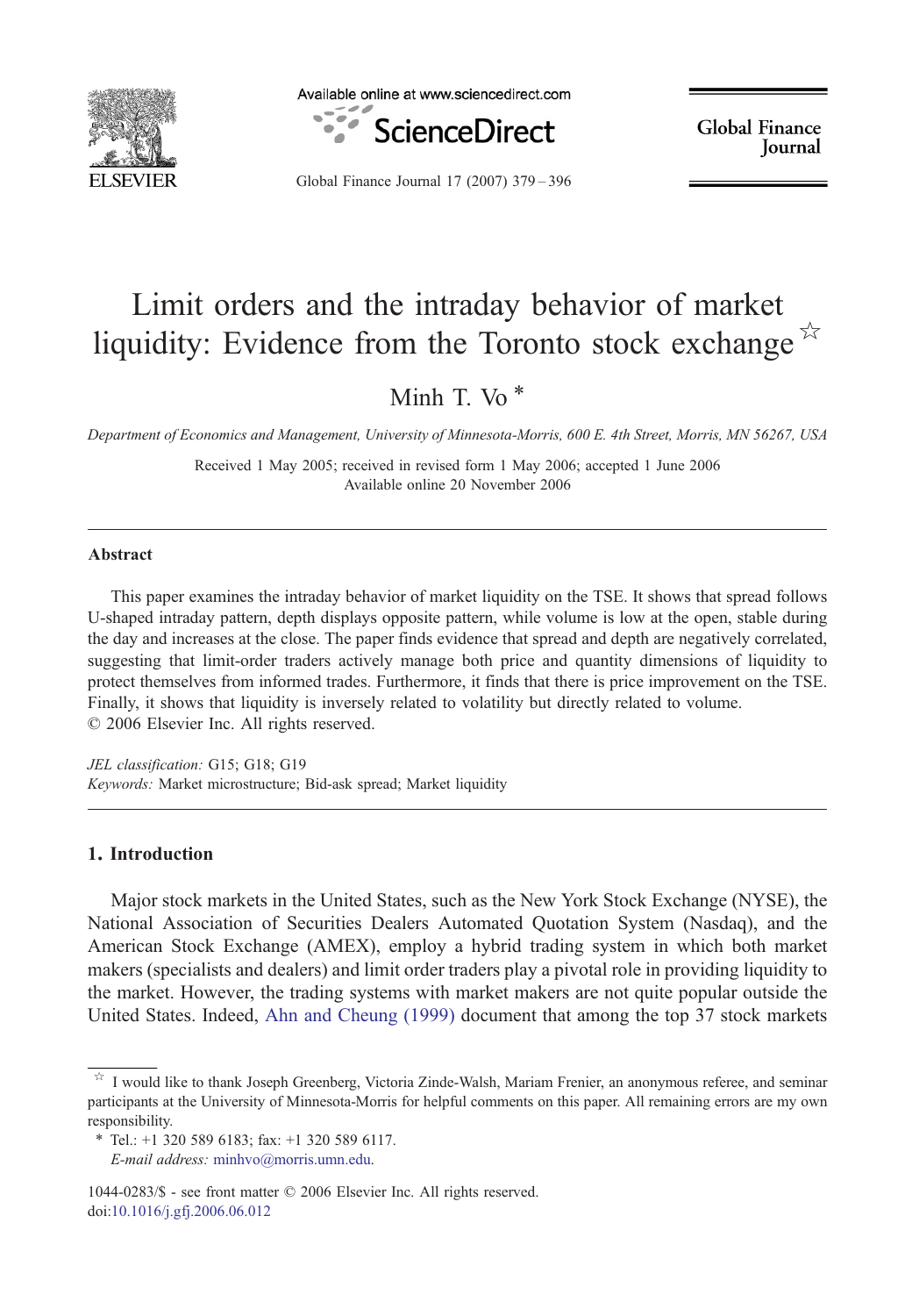outside the U.S. only three exchanges employ the trading systems with market makers. The rest operate under the pure order-driven mechanism in which all liquidity is provided by limit-order traders alone. Even in markets with a market-maker trading system, the reliance on the market makers for liquidity has been diminished due, in part, to the introduction of various computerized trading systems that automatically match buy and sell orders.

Although the pure order-driven trading system is used in the majority of markets in the world, researchers have mainly focused on hybrid markets, namely, the NYSE and Nasdaq, because they are major stock markets both in the U.S. and in the world. Only a few studies in the market microstructure literature have so far empirically investigated the pure order-driven trading system and relatively little is known about this market microstructure<sup>1</sup>. This paper intends to bridge this gap by conducting an empirical analysis on the Toronto Stock Exchange (TSE), an order-driven stock exchange. More specifically, I attempt to examine the intraday behavior of the market liquidity on the TSE to see if it has similar intraday patterns observed in other markets such as the NYSE or Nasdaq. The TSE is chosen for the analysis because it provides an ideal setting to examine the behavior of limit order traders. For instance, the market entirely relies on limit orders for liquidity, and it is so transparent that traders can use detailed information in the limit-order book to formulate their trading strategy.

Limit orders play a very important role in providing liquidity to the world stock markets of various market architectures. In an order-driven market, such as the TSE, the Paris Bourse, or the Tokyo Stock Exchange, limit orders provide all liquidity to the market. In a hybrid specialist market, such as the NYSE, a large amount of liquidity comes from limit orders<sup>2</sup>. Even in a dealer market, such as Nasdaq, limit order trading is also allowed.

In a pure order-driven market, investors can submit limit orders or market orders. Limit orders are kept in a limit-order book, waiting for execution. The advantage of limit order is that traders can control the price at which the order might be executed. However, there is risk associated with it. First, a limit order might not be executed. Second, as limit price is fixed, there is adverse selection risk due to the arrival of informed traders<sup>3</sup>. Market orders, on the other hand, are executed with certainty. However, traders have no control over price.

[Glosten \(1994\)](#page--1-0) examines an equilibrium model in which there are two types of traders. The patient traders place limit orders and therefore supply liquidity to the market. The urgent traders, on the other hand, place market orders and consume liquidity. Informed traders are more likely to be urgent than patient because they want to exploit their superior information<sup>4</sup>. Glosten shows that patient traders would not place limit orders unless the expected gains from trading with liquidity traders exceeded the expected loss from trading with informed traders. However, his model does not endogenize the traders' choice between market order and limit order. [Handa and](#page--1-0) [Schwartz \(1996\)](#page--1-0) extend Glosten's analysis by examining the investors' rational choice between

<sup>1</sup> [Niemeyer and Sandas \(1993\)](#page--1-0) study the Stockhom Stock Exchange, [Biais, Hillion, and Spatt \(1995\)](#page--1-0) study the Paris Bourse, [Hedvall, Niemeyer, and Rosenqvist \(1997\)](#page--1-0) study the Finnish Stock Exchange, [Hamao and Hasbrouck \(1995\)](#page--1-0) study the Tokyo Stock Exchange, [Ahn and Cheung \(1999\),](#page--1-0) [Ahn, Bae, and Chan \(2001\)](#page--1-0) study the Stock Exchange of Hong Kong.

<sup>&</sup>lt;sup>2</sup> [Harris and Hasbrouck \(1996\)](#page--1-0) report that limit orders account for 54% of all orders submitted through the SuperDot system. [Ross, Shapiro, and Smith \(1996\)](#page--1-0) document that limit orders account for 65% of all executed orders, and 75% of executed shares in the SuperDot system. [Cooney, Van Ness, and Van Ness \(2003\)](#page--1-0) find that a large numbers of orders on the NYSE are limit orders with even-eighth limit prices.

<sup>3</sup> [Chung, Van Ness, and Van Ness \(2004\)](#page--1-0) estimate the adverse selection risk component of the spread from limit-order quotes on the NYSE and show that it is greater than the adverse selection risk component from specialist quotes.

<sup>&</sup>lt;sup>4</sup> One of the reasons is that the value of private information depreciates over time.